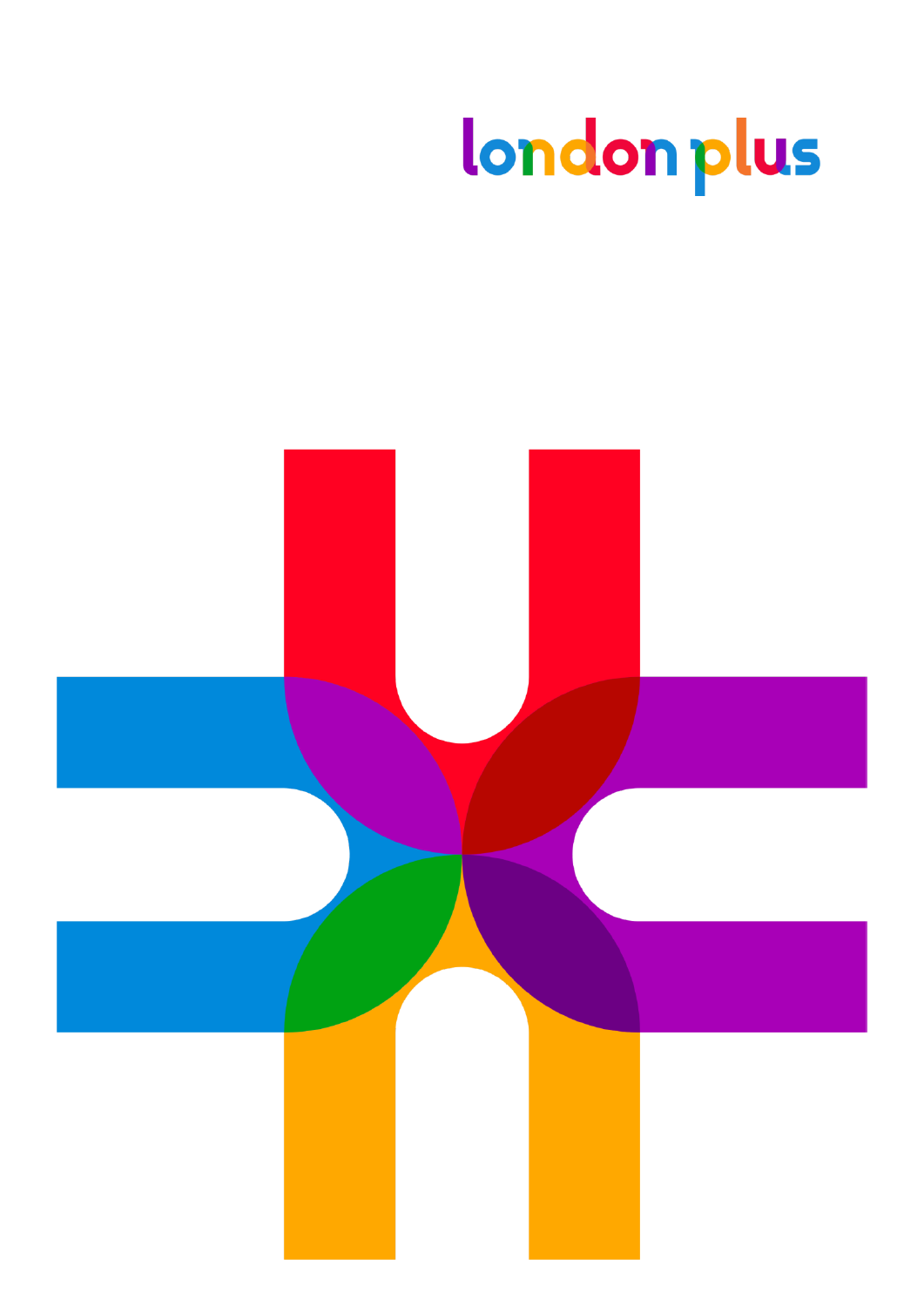# **Table of Contents**

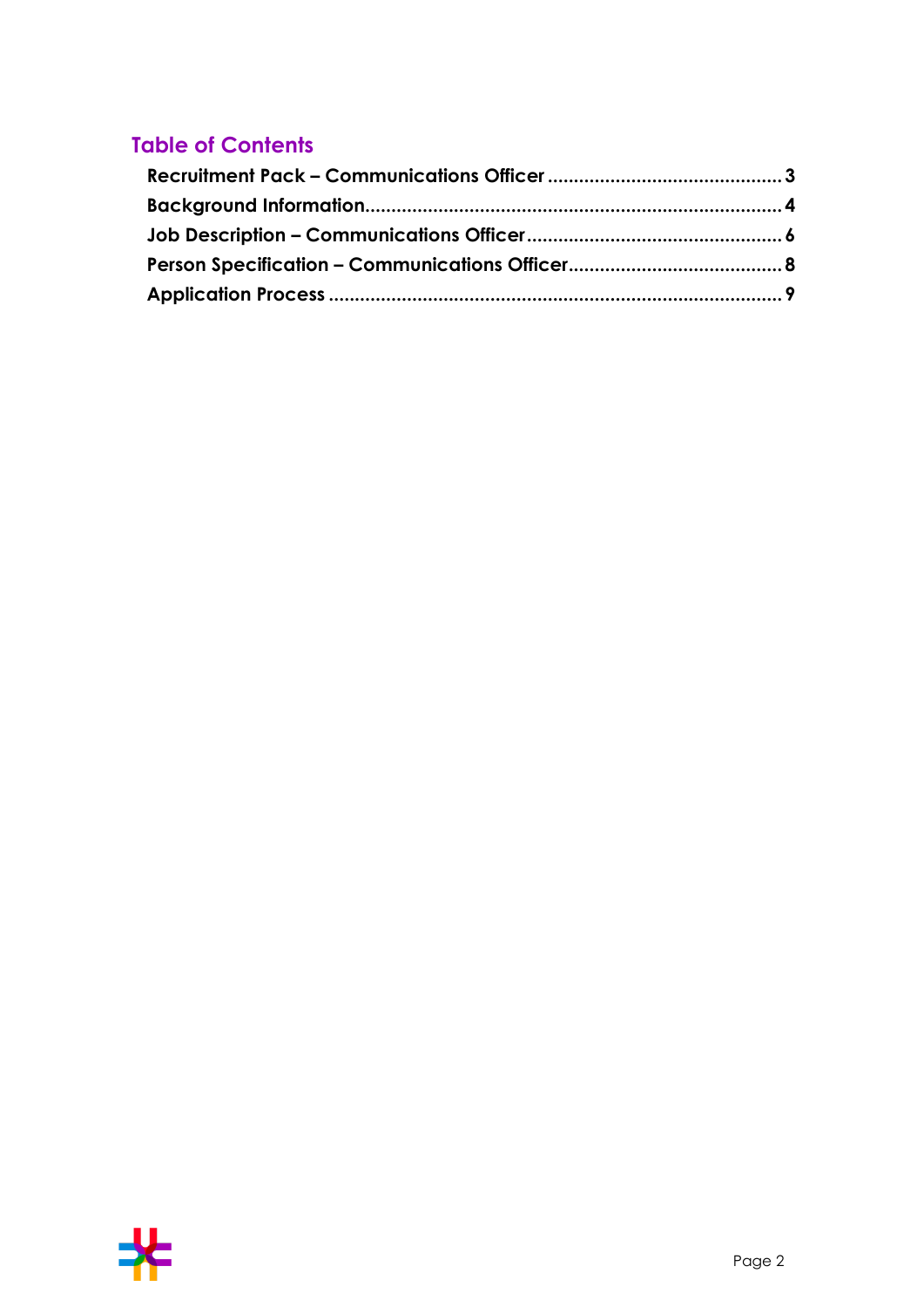## <span id="page-2-0"></span>**Recruitment Pack – Communications Officer**

Thank you for your interest in this role.

London Plus supports and champions charities and community groups in London. It does this through networks, data, communications, as well as connections across the capital. We aim to be the "go-to" partner in connecting London's charities, communities, policymakers, funders, and businesses; to help address London's most pressing social challenges.

Set up in its current form in 2019, London Plus demonstrated its purpose and value, during the pandemic. We are a trusted partner of many organisations in the capital; from local charities and community groups through to the Greater London Authority (GLA), London Councils, and our core funder, City Bridge Trust. Having these connections, strong networks, and an experienced and focused team, is important to our success.

The position of Communications Officer is integral to building and developing our connections and partnerships outlined above. It provides an opportunity for the right candidate to support London's charities and community groups through our work. We are looking for an enthusiastic Communications Officer perhaps looking for their next step after an entry-level role or internship to use the foundation we have already built and run our day-to-day communications.

This is your opportunity to help contribute to something special for London. You will be joining our small and agile team working on vital issues to help communities across the city. We welcome applications from all sectors; the important thing is that you are passionate about bringing positive change for all Londoners. If you are ambitious to achieve more and relish a challenge and are collaborative as well as pragmatic in your approach, we would love to hear from you.

**Martin Brookes** Chief Executive, London Plus

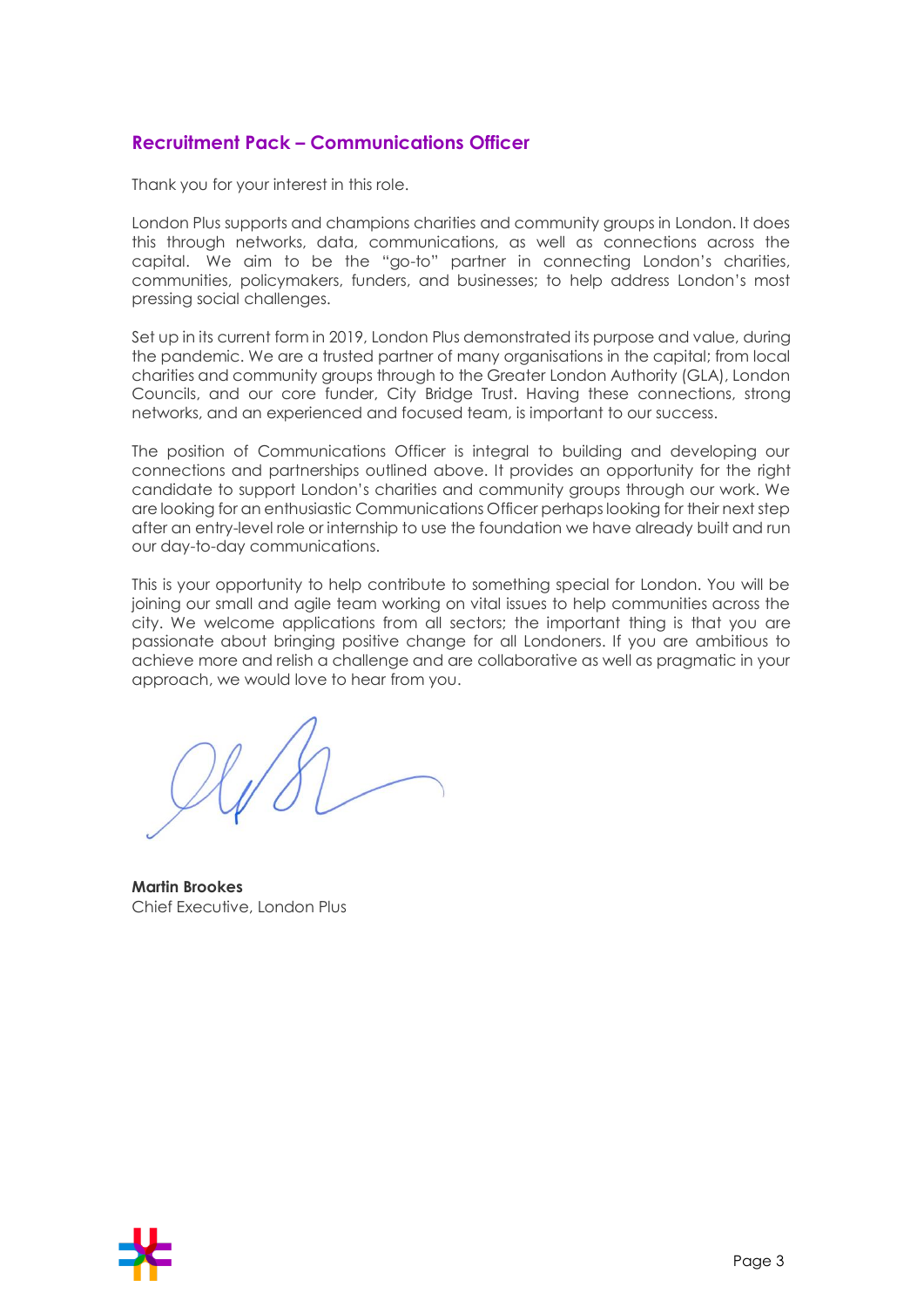## <span id="page-3-0"></span>**Background Information**

London Plus helps charities and community groups in London to do more and do better. Through this, we aim to help tackle disadvantage and inequality in the capital.

Part of our work is improving the information available to charities and community groups, helping them be effective and achieve more. We do this by connecting them to each other; supporting them to tell others about their work; and sharing information about funding and policies. We also connect them to policymakers and funders, including by presenting their views and information about their work. This helps improve understanding about the voluntary and community sector and can influence policy to better meet its needs.

Our agenda is important, and it is ambitious, to raise the profile of the voluntary and community sector and help it achieve even more. London's entrenched inequalities and high levels of disadvantage and deprivation must be tackled in part through strengthening communities and community voice. The pandemic has reminded many of the power of community and the pivotal role of formal charities and informal community groups in this.

To succeed we must be a visible, trusted, and influential voice within and for the voluntary and community sector. We must also be a reliable and effective partner for regional and local government, as well as London's community of funders. We sit in a complex web of charities, community groups, policymakers and funders spanning the whole of London. Our work requires us to make sense of this to maximise the chances for charities and community groups to succeed and flourish.

#### **There are four key building blocks to our work**

**Networks** is the first building block. Networks make it easier for us to gather information from, provide support to, and connect charities and community groups across London. Some of our networks are for specific organisations, such as for [local charity infrastructure](https://londonplus.org/cvs-and-volunteer-centres) groups in each London borough. Others address a particular topic – such as [social](https://londonplus.org/london-social-prescribing-network)  [prescribing,](https://londonplus.org/london-social-prescribing-network) the response to the Afghan refugee crisis in 2021, or the current arrival of [Ukrainian refugees in London.](https://londonplus.org/blog/ukraine-response-london-plus)

**Communications**, the second building block, are needed to support charities and community groups. The voluntary and community sector in London is large and disparate. Good information and communications need to flow to the sector. We are investing increasing time, energy, and resources into reaching the sector. This includes using social media, [newsletters,](https://londonplus.org/news/london-plus-april-2022-newsletter) [our website,](https://londonplus.org/) as well as our networks and other channels. The importance and power of communications was demonstrated recently during the first phase of the Ukraine crisis when we rapidly assembled a document outlining how people could help, and this became the most used [resource on our website.](https://londonplus.org/news/support-for-ukraine-crisis-london)

**Connections** is the third building block, which we use to support the sector across London. We have good links with policy makers in the GLA and London Councils, as well as funders. We have added further to these as we contribute to the agenda for London's recovery from the pandemic. Our networks give credibility to our voice and influence when we talk to policy makers and funders across London. Strong connections and credibility help us build understanding, partnerships, and develop solutions.

**Data** is the final building block of our work. Our networks help provide us with both hard as well as soft 'data'. There is less analysis and scrutiny of, and limited data about, the voluntary and community sector. We help plug this gap by gathering data from our networks and beyond. With this, we can better understand and serve the needs of the sector.

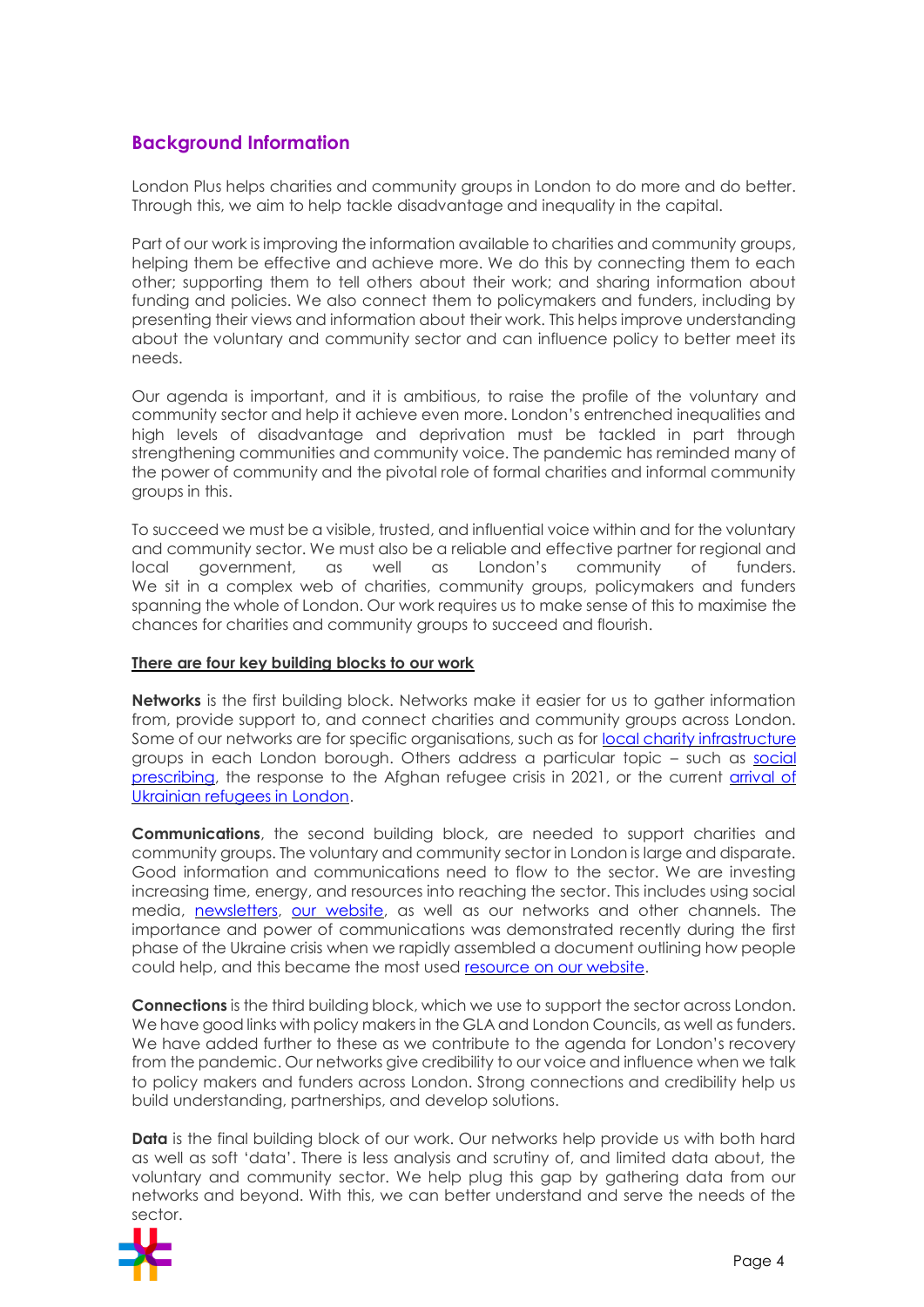#### **Emergency responses**

London Plus played an integral role during Covid, highlighting and coordinating the impressive efforts of London's charities and community groups. As part of our response, we were co-opted into official structures hosted by the London Strategic Coordination Group, allowing us to channel important information to statutory bodies, policy makers and funders as well as across the sector.

One structure which we supported was the London Recovery Board, created to oversee nine "missions" developed to aid London's recovery. London Plus helped to define these missions, advocating for charities and community groups, to increase the recognition and understanding of their value to Londoners. This helped lead to the creation of a mission on "[Building Strong Communities](https://www.london.gov.uk/coronavirus/londons-recovery-coronavirus-crisis/recovery-context/building-strong-communities)", on which we continue to work.

In the wake of our Covid response, we are well-placed within London's emergency structures, and work closely with the **Voluntary and Community Sector Emergencies** [Partnership](https://vcsep.org.uk/) (VCSEP). Members of VCSEP played a key role shaping London's response to the Afghan evacuation in the summer of 2021 and, more recently, the arrival of Ukrainians. We have been integral to this, working with our network members, VCSEP partners and wider charity and community groups to share information and create a coordinated and effective response.

Our work on emergencies highlights the importance of open and accessible communications in fast-paced situations across London. The core principles we follow to ensure an effective response are that information channels must be open and easily accessible to the whole sector. To achieve this, we use a variety of tools such as zoom meetings, WhatsApp groups, Slack and email, and welcome the breadth of civil society to join and contribute. We will continue to develop this area of our work.

#### **Our team and our working culture**

We are a small but dynamic [team of eight staff.](https://londonplus.org/about-london-plus) This allows us to be agile, flexible, and responsive. We can adapt quickly to the needs of the voluntary and community sector in London, or in response to requests for information and insights from policy makers. We will stay relatively small in the future – we need strong connections and networks to be effective, not a large team.

Clear communication is an important part of our approach as we must reach a range of audiences effectively. We work hard to try to get our language and comms right and aim for a culture of continuous improvement and honest reflection in this, as in all areas of our work.

The grant funding, we have received to date has enabled the agile and flexible way of working outlined above. This has been crucial as it allows us to respond promptly and adapt to events and emerging needs. Grants to pay for London Plus's work come mainly fro[m City Bridge Trust,](https://www.citybridgetrust.org.uk/) our core funder, as well as the [GLA,](https://www.london.gov.uk/) and the [National Academy for](https://socialprescribingacademy.org.uk/)  [Social Prescribing.](https://socialprescribingacademy.org.uk/) An important part of our new strategy and work will be to diversify our funding but ensure we can maintain this flexibility.

The team has been working remotely since the start of the pandemic. We plan to continue this but are looking to take on some new office space later in 2022.

<span id="page-4-0"></span>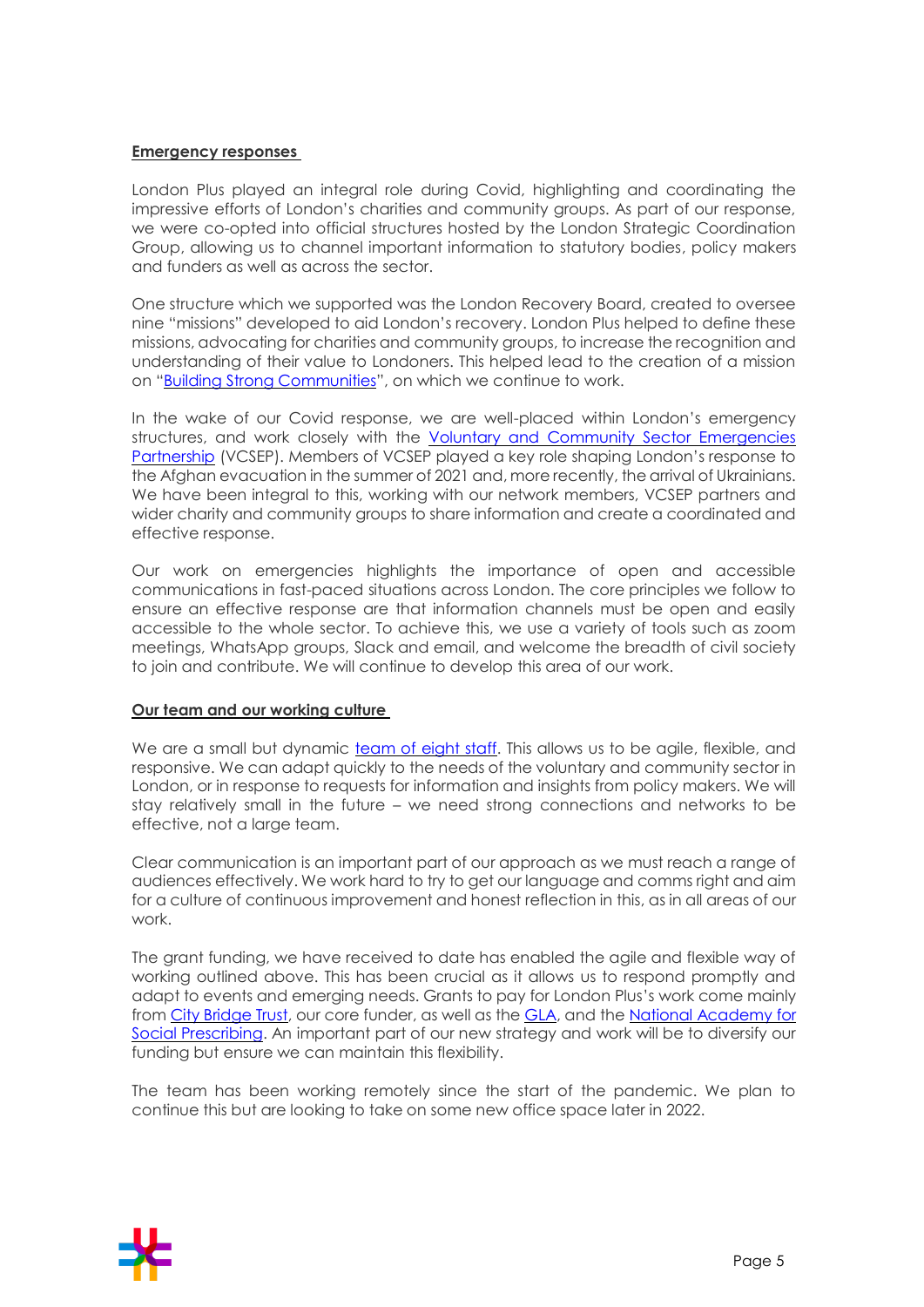## **Job Description – Communications Officer**

| Responsible to:           | London Plus Coordinator                                                                                                                                                                             |
|---------------------------|-----------------------------------------------------------------------------------------------------------------------------------------------------------------------------------------------------|
| Salary:                   | £27,040                                                                                                                                                                                             |
| <b>Contract Duration:</b> | Permanent                                                                                                                                                                                           |
| Hours:                    | Full-time, 35 hours per week (compressed hours might be<br>possible)                                                                                                                                |
| Direct reports:           | None                                                                                                                                                                                                |
| Location:                 | Flexible working arrangement. Currently home-based.<br>Option to work from an office of your choice in the<br>interim. Aim to find a new office later in the year to work<br>from part of the week. |
| <b>Benefits:</b>          | 25 days holiday per annum, Flexible working, Pension – Employer<br>contribution: 5%                                                                                                                 |

#### **Main Purpose:**

We are recruiting a communications officer with a keen interest in comms to support the London Plus team to build its profile and position with key audiences. London Plus is a small team, and we are looking for a proactive, multitasking individual to deliver and contribute to the strategic planning for London Plus's communications.

#### **Principal Responsibilities and Accountabilities:**

#### **Communications and Marketing**

- Coordinate, edit and upload content on the London Plus website such as blogs, news updates and case studies
- Run London Plus's social media accounts, ensuring regular posts to share our work and engage with audiences
- Plan and produce newsletters, including coordinating, writing content and dissemination
- Support the development of London Plus's three networks (CVS directors, Volunteer Centres and Social Prescribing) through the delivery of communications content across our digital channels
- Support and lead on materials and documents in response to emergency work to support charities and community groups in London
- Develop visual assets, including, but not limited to; diagrams, presentations and charts, in-line with our branding
- Event support, including technical support, managing attendee lists, minutetaking and marketing.
- Support external partners and key stakeholders on collaborative campaigns and projects
- Support the development and lead on the implementation of the communications plan and schedule
- Update the team through internal briefings and meetings reporting social media analytics, upcoming events, campaigns and sector news that is relevant to the team
- Support the team to create press releases and statements as needed and field enquiries from stakeholders including journalists and service users

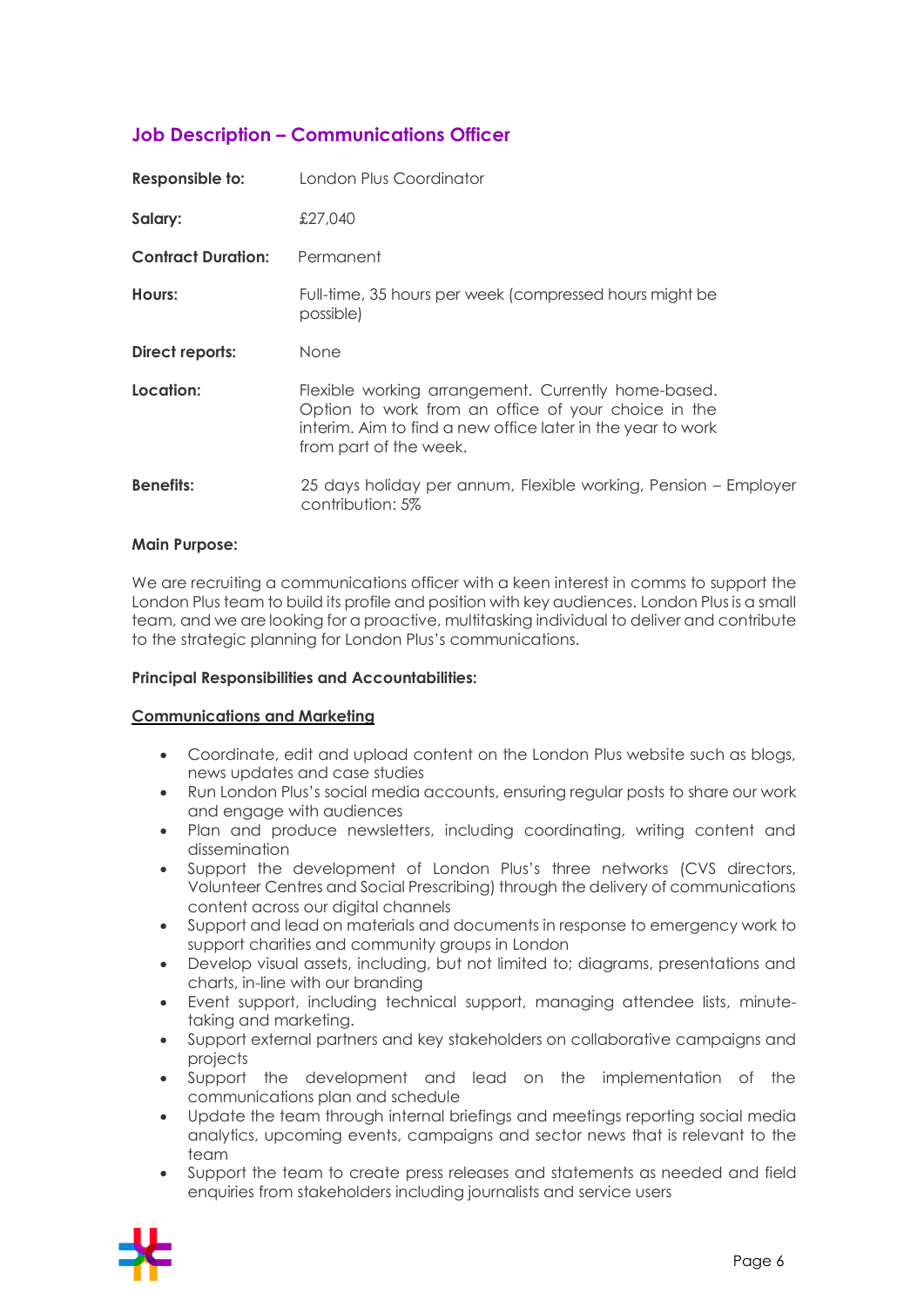#### **Brand**

- Ensure consistent branding is used in-line with London Plus guidelines
- Help maintain and build our reputation further through marketing
- Champion and represent the brand when liaising with external stakeholders, including presentations and projects

#### **General duties and responsibilities as an employee**

- To work as part of a team and contribute to the overall aims and objectives of the organisation
- Cover/fill-in for team members where needed for external events and training
- To be an advocate for the organisation
- Attend staff meetings and training as required
- All staff are required to operate in accordance with the organisation's values, policies and procedures, including but not limited to, Health and Safety, and Data Protection

The above list of duties and responsibilities is not exhaustive, and you may be required to undertake other responsibilities and training as requested and as appropriate to your role level.

#### **Changes**

This is a description of the role as it is presently constituted. It is the practice of the organisation to examine job descriptions from time to time and to update them to ensure they relate to the job as then being performed, or to incorporate whatever changes are being proposed. This would be conducted in consultation with you.

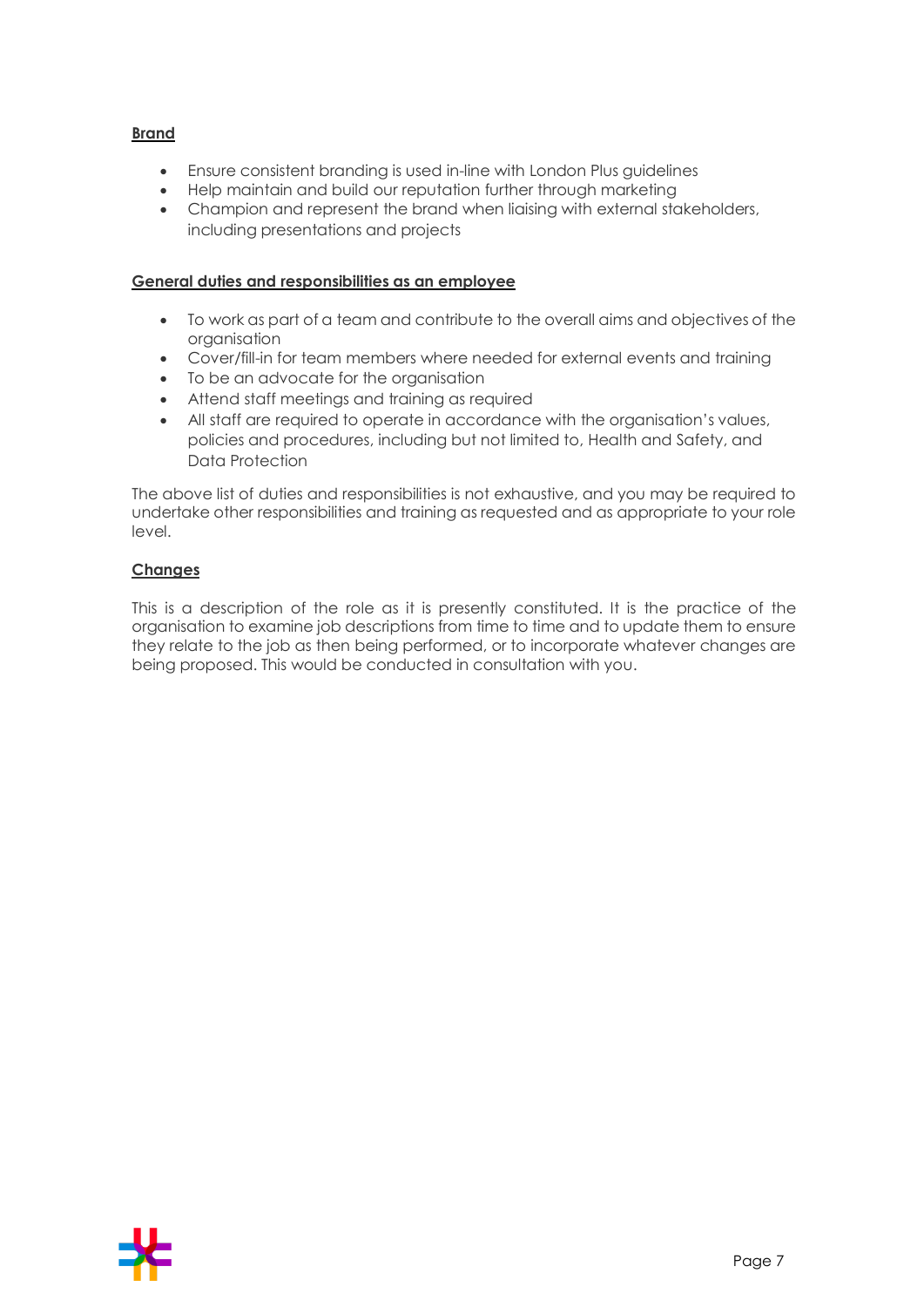# **Person Specification – Communications Officer**

<span id="page-7-0"></span>

| <b>Requirements</b>                        | <b>Essential</b>                                                                                                                                                                                                                                                                                                                                                                                                                                                                                                                                                                                                     | <b>Desirable</b>                                                                                                                                                                                                                                                                                                                                                                                                                                                                                                                                                                                                                     |
|--------------------------------------------|----------------------------------------------------------------------------------------------------------------------------------------------------------------------------------------------------------------------------------------------------------------------------------------------------------------------------------------------------------------------------------------------------------------------------------------------------------------------------------------------------------------------------------------------------------------------------------------------------------------------|--------------------------------------------------------------------------------------------------------------------------------------------------------------------------------------------------------------------------------------------------------------------------------------------------------------------------------------------------------------------------------------------------------------------------------------------------------------------------------------------------------------------------------------------------------------------------------------------------------------------------------------|
| <b>Educational</b><br>attainment           | Proven experience in marketing<br>and/or communications                                                                                                                                                                                                                                                                                                                                                                                                                                                                                                                                                              | Professional qualification in<br>marketing, media, communications<br>or journalism<br>Educated to a degree level in a<br>relevant subject                                                                                                                                                                                                                                                                                                                                                                                                                                                                                            |
| Knowledge<br>required                      | Basic understanding of the work of<br>charity and community groups and<br>their contribution to improving<br>outcomes for communities                                                                                                                                                                                                                                                                                                                                                                                                                                                                                | Understanding of the issues that<br>$\bullet$<br>London faces, particularly since the<br>pandemic. e.g. Structural<br>inequalities<br>Awareness of the different<br>communities across London and/or<br>the needs of London-based<br>charities and community groups<br>Knowledge of search engine<br>optimisation (SEO)                                                                                                                                                                                                                                                                                                              |
| <b>Experience</b><br>required              | Experience of working across a<br>$\bullet$<br>number of communications channels<br>but in particular digital (websites and<br>social media)<br>Experience using Twitter, Facebook<br>$\bullet$<br>and LinkedIn in a professional<br>capacity.<br>Experience of editing and proof<br>reading copy e.g. blog posts                                                                                                                                                                                                                                                                                                    | Experience using WordPress,<br>$\bullet$<br>Mailchimp, Hootsuite or similar<br>Experience developing and creating<br>$\bullet$<br>visual assets using platforms such as<br>Canva<br>Experience of reporting/identifying<br>key social media analytics, e.g.<br>Twitter, Facebook, Google<br>Experience working on campaigns<br>$\bullet$<br>and communications projects with<br>external stakeholders<br>Identifying interesting leads, stories or<br>$\bullet$<br>themes and using this to create news<br>stories/blogs/case studies<br>Experience in supporting virtual<br>$\bullet$<br>meetings and events e.g. Teams and<br>Zoom |
| <b>Skills and</b><br>aptitudes<br>required | Excellent written/verbal<br>$\bullet$<br>communication skills, including<br>creative copywriting and the ability to<br>present information clearly<br>Able to communicate confidently with<br>$\bullet$<br>a range of audiences<br>Excellent interpersonal skills<br>$\bullet$<br>High level of IT literacy such as<br>$\bullet$<br>Microsoft Office packages and zoom<br>Able to work alone and with others<br>$\bullet$<br>under pressure to tight deadlines.<br>Able to demonstrate initiative and<br>$\bullet$<br>creativity<br>An understanding of how to measure<br>$\bullet$<br>the impact of communications. |                                                                                                                                                                                                                                                                                                                                                                                                                                                                                                                                                                                                                                      |
| Personal<br>qualities<br>required          | Good team player<br>$\bullet$<br>Personal resilience<br>Displays a strong empathy with the<br>values and vision of the organisation,<br>including a commitment to celebrate<br>diversity.                                                                                                                                                                                                                                                                                                                                                                                                                            |                                                                                                                                                                                                                                                                                                                                                                                                                                                                                                                                                                                                                                      |